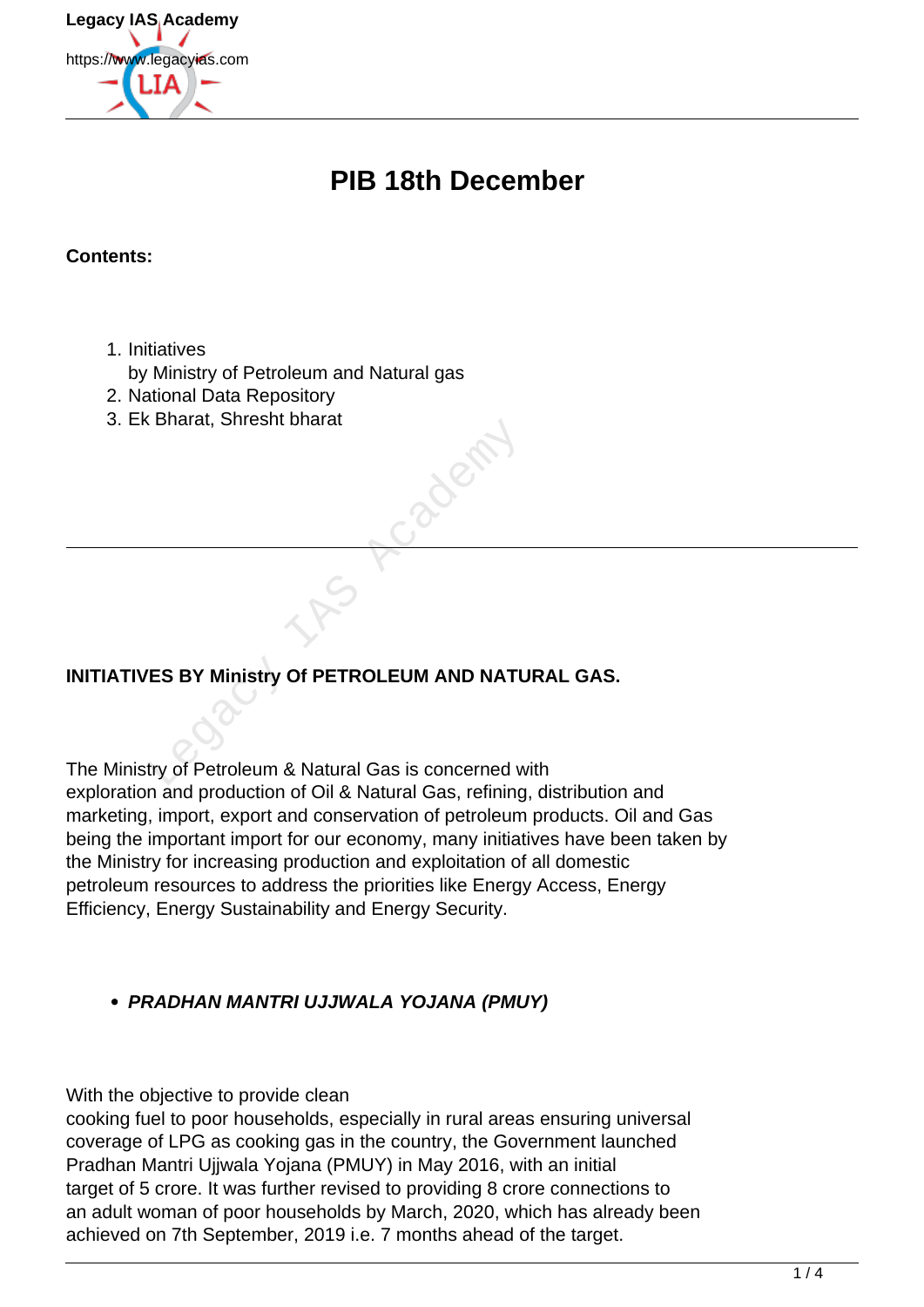

### **PAHAL**

The Government, as a measure of Good

Governance, has introduced well targeted system of subsidy delivery to LPG consumers through PAHAL. The initiative of the Government was aimed at rationalizing subsidies, based on approach to cut subsidy leakages, but not subsidies themselves.

# **REFORMS IN EXPLORATION AND LICENSING POLICY**

The Government notified 'Reforms in

Exploration and Licensing Policy, for enhancing domestic exploration and production of oil and gas' on 28th February 2019, with the objective to intensify exploration activities, attract foreign and domestic investment and enhance domestic production. The salient features of Policy Reforms are as under: EFORMS IN EXPLORATION AND LICENSINE<br>
In and Licensing Policy, for enhancing domestical<br>
in and Licensing Policy, for enhancing domestic<br>
in of oil and gas' on 28th February 2019, with the<br>
y exploration activities, attract

1. Shifting

of focus from 'revenue' to 'production maximisation'.

- 2. No Revenue Sharing with Government in Category- II & III sedimentary basins.
- 3. Boost to

exploration activities by assigning greater weightage to exploration work programme.

4. For

unexplored areas in Category I basins, 70% weightage to Minimum Work Programme and 30% weightage to Revenue Sharing with a cap of 50% at Highest Revenue Sharing point (HRP); and

5. For Category

II and III sedimentary basins, 100% weightage for Minimum Work Programme.

6. Shorter

exploration period for early development.

7. Fiscal

concessions for early monetization and commercial production.

8. Marketing and Pricing freedom for natural gas.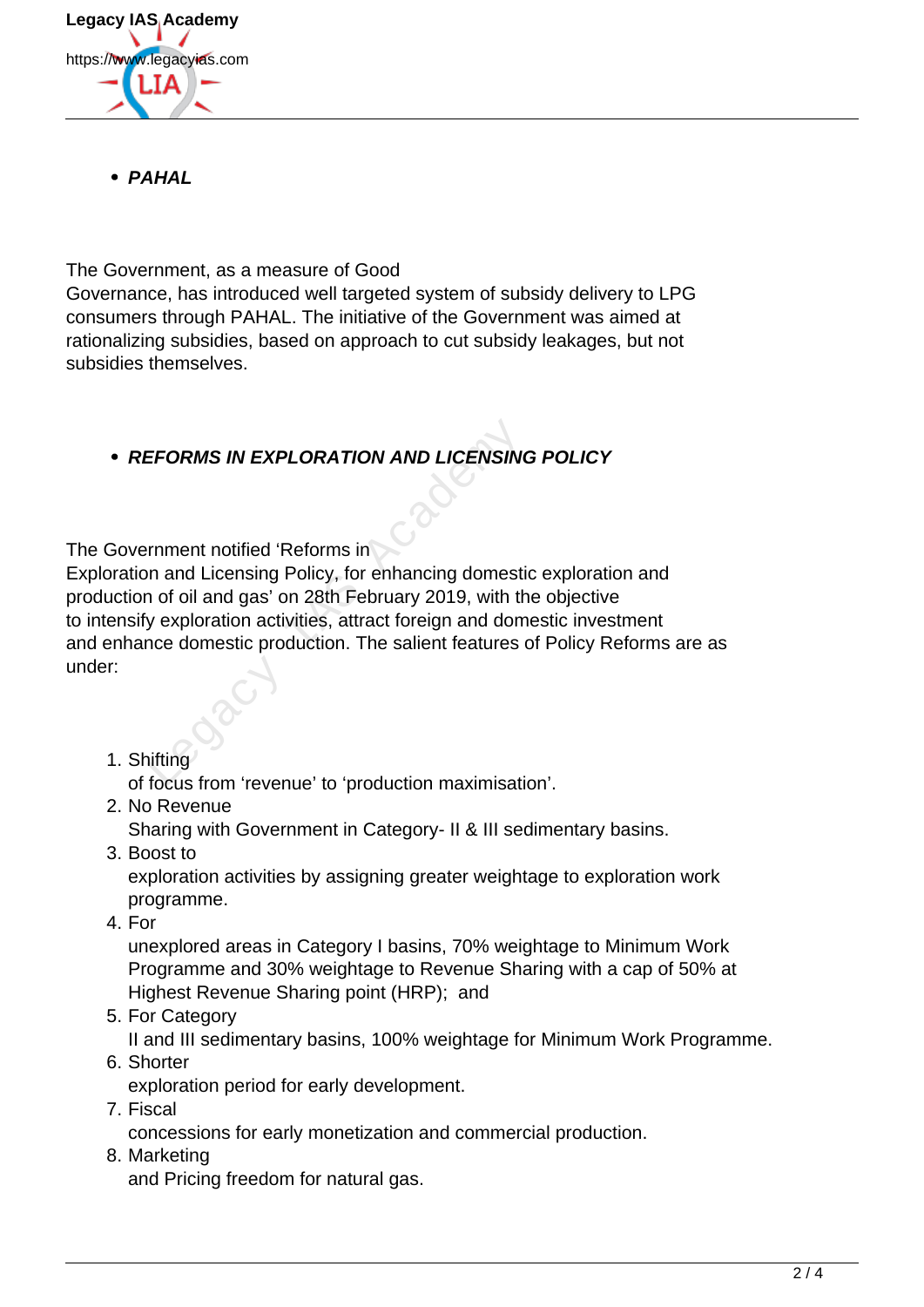

## **NATIONAL DATA REPOSITORY (NDR)**

The NDR was established by the Government to assimilate, preserve and upkeep the vast amount of data which could be organized and regulated for use in future exploration and development, besides use by R&D and other educational institutions. Legacy II and other educational institutions.

# **EK BHARATH SHRESTA BHARATH**

In order to facilitate the travel of youth participants of **"**Ek Bharat Shrestha Bharat" program, Indian

Railways has decided to grant 50% concession in basic fares of Second/Sleeper Class to youths with earnings/emoluments of not more than Rs.5000/- per month for travelling from one State to another State to take part in 'Ek Bharat Shreshtha Bharat' programme

#### **About ek bharath shresta bharath**

"Ek Bharat Shreshtha Bharat" was announced by Hon'ble Prime Minister on 31st October, 2015 on the occasion of the 140th birth anniversary of Sardar Vallabhbhai Patel.

Through this innovative measure, the knowledge of the culture, traditions and practices of different States & UTs will lead to an enhanced understanding and bonding between